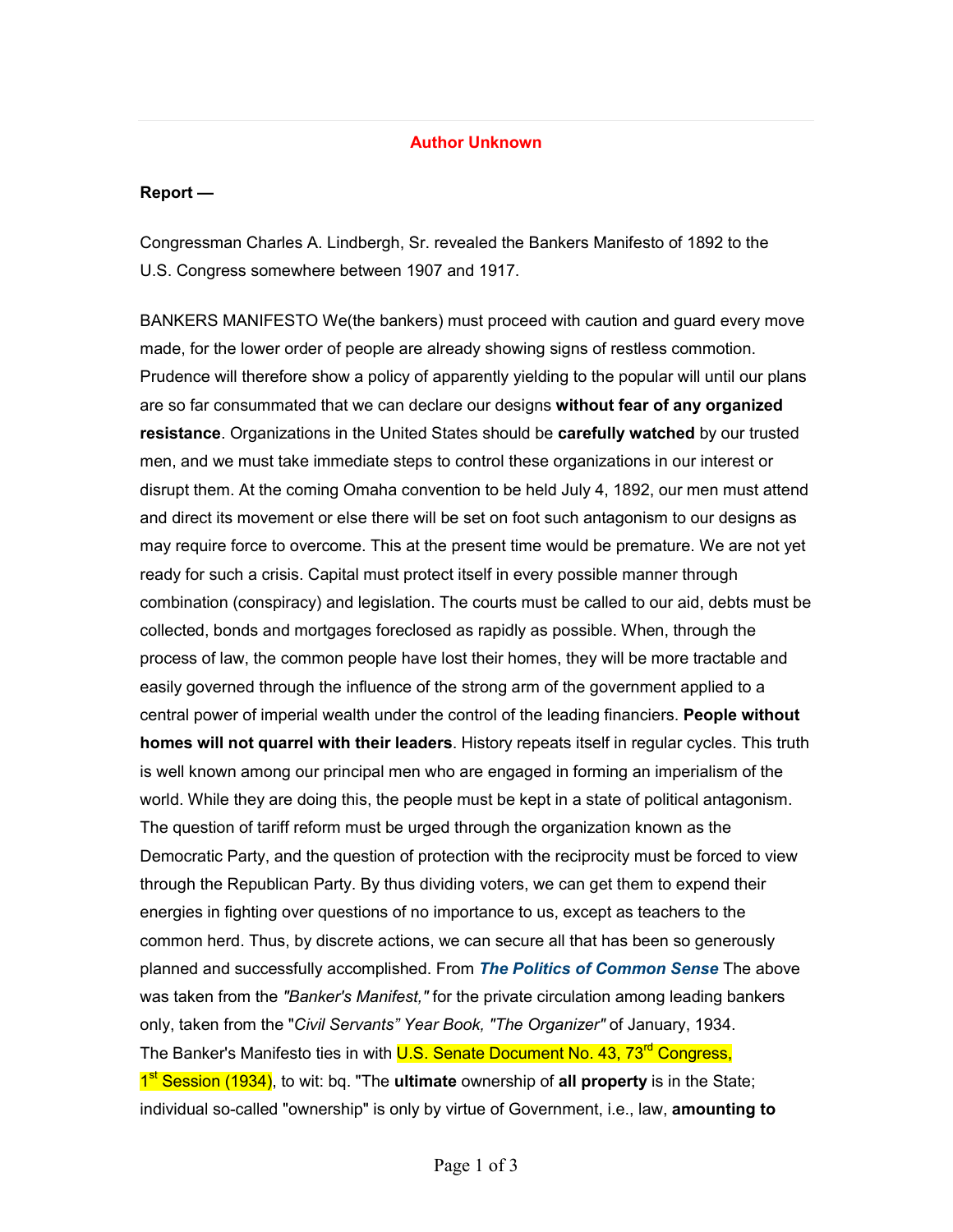**mere "user"** and use must be in acceptance with law and subordinate to the necessities of the State." The following is quoted from John Prukop of the Coalition of a Constitutional Washington: The "plan" is to **control all resources**, human and natural. The control is **not** by elected public officials, but by a self-appointed oligarchy. This is born out by reading the **details** of Article 21 and 39 of the "Convention On Biological Diversity." This treaty declares there are **no reservation of rights**. Article 21 mandates that three **international** organizations, the UNEP, UNDP and the World Bank, will **direct** and **control** "the policy, strategy, programme priorities and eligibility criteria relating to access to and utilization of resources" in **each** member country. *The Bankers' Manifesto of 1934* Capital must protect itself in every way, through combination and through legislation. Debts must be collected and loans and mortgages foreclosed as soon as possible. When through a process of law, the common people have lost their homes, they will be more tractable and more easily governed by the strong arm of the law applied by the central power of wealth, under control of leading financiers. People without homes will not quarrel with their leaders. This is well known among our principle men now engaged in forming an IMPERIALISM of capital to govern the world. By dividing the people we can get them to expend their energies in fighting over questions of no importance to us except as teachers of the common herd. Thus by discrete action we can secure for ourselves what has been generally planned and successfully accomplished ...**TODAYS POWER GRAB IT IS NOT BY CHANCE** that millions of Americans have lost their homes during the tenure of the current President of the United States. There is a great power grab under way, and a people without personal savings or homes are more easily controlled. It is also not by chance that the same banks that the Pujo Commission http://en.wikipedia.org/wiki/Ars%C3%A8ne\_Pujo sought to limit in their power, are today the major beneficiaries of the current financial crisis.

JPMorgan Chase received the assets of Lehman Brothers in a deal brokered by the government and the Federal Reserve. Washington Mutual, AIG, and Wachovia Bank are also being consolidated into an ever smaller number of super banks that are all controlled by a cabal of bankers, \*the same cabal that control the Federal Reserve. \*

*I am a most unhappy man. I have unwittingly ruined my country. A great industrial nation is controlled by its system of credit. Our system of credit is concentrated. The growth of the nation, therefore, and all our activities are in the hands of a few men. We have come to be one of the worst ruled, one of the most completely controlled and dominated governments in the civilized world. No longer a government by free opinion, no longer a*